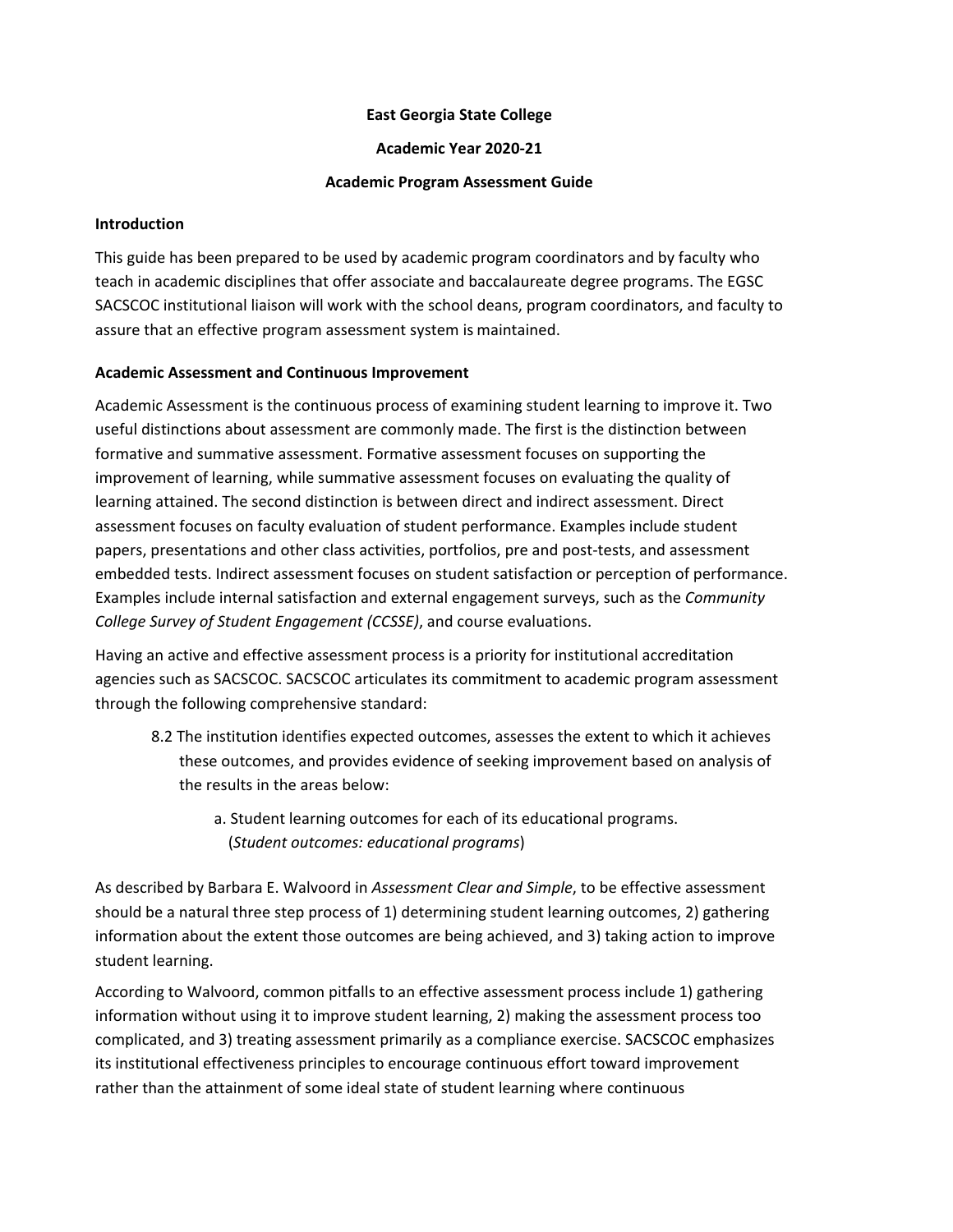improvement is now longer needed. As such, academic assessment should be used to identify obstacles to student learning as they are discovered and remove them. Documented evidence of this ongoing process is what constitutes institutional effectiveness. Seen from this perspective, being judged in compliance with accreditation principles should be an expected byproduct of an effective assessment system rather than as the purpose for assessment.

# **Program Assessment**

A vigorous and ongoing process of program assessment is essential for assuring the effectiveness of degree programs. Like all student learning outcomes, program student learning outcomes should be measurable.

The academic program coordinator provides the leadership necessary to assure the viability of a program of study, as describe in the following SACSCOC comprehensive standard.

6.2. For each of its educational programs, the institution . . .

c. Assigns appropriate responsibility for program coordination. (*Program coordination*)

EGSC academic program coordinators have the following responsibilities:

- 1. to assure that the faculty have established an approved program learning outcome for the program they coordinate.
- 2. to craft and have the faculty approve a plan of assessment of those outcomes (including the specific direct and indirect assessment measures independent of course grades which will be used).
- 3. to assure that the approved course objectives for each course further the program outcomes in a meaningful way.
- 4. to oversee the process of implementing the assessment plan e.g., collect the data each semester/record the assessment results/report the assessment results.
- 5. to discuss the assessment results with faculty and facilitate discussions of how the program will be improved based on assessment results.
- 6. to maintain records of specific changes made based on assessmentresults.

As indicated in the list above, the faculty who teach courses in an academic discipline associated with a program of study support the academic coordinator's efforts to maintain, assess, and realize the student learning outcomes that guide the assessment of that program. Each academic coordinator should meet with the appropriate discipline specific faculty at least twice each year.

• First, discipline coordinators meet with the appropriate faculty at the beginning of the fall semester to ensure faculty know what program SLOs are the focus of assessment for academic year and what assessment methods will be used.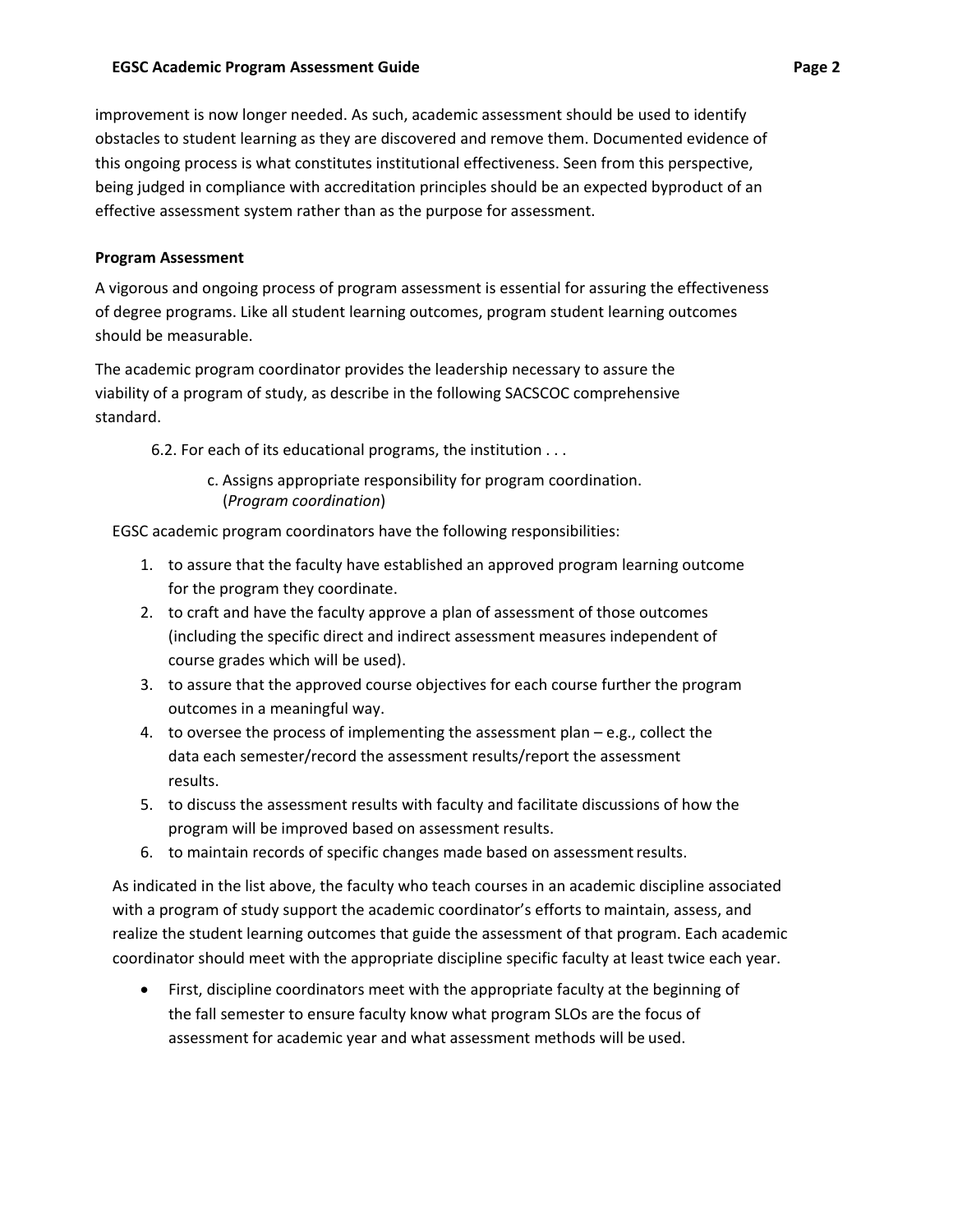• Second, the coordinators meet with faculty prior to the end of the spring semester to discuss the results of assessment activities and the actions needed to be taken to improve student learning. Program coordinators and faculty also will agree on the program SLOs that will be the focus of assessment activities during the upcoming academic year.

During the academic year, program coordinators will work with faculty members to assure that the program's academic assessment plan is implemented effectively. These activities include:

- Determining the program SLOs to be assessed in the academic year
- Determining in what courses the selected program SLOs will be assessed
- Identifying the method(s) to be used to assess each program SLO
- Assigning faculty in specific course sections to conduct the assessments
- Collecting, analyzing, and reporting assessment results

# **Program Student Learning Outcomes**

For academic degree programs, assessment of student learning outcomes at the program of study level should focus on the key outcomes (i.e., the specific things that students should know and be able to do when they complete the program) that prepare students to succeed in advancing to the next degree level in a program of study and/or in performing well in an occupation that requires this program of study.

Following Walvoord's advice, based on the continuous monitoring of a program's SLOs, action should be taken each academic year to improve student learning. Based on the assessment results, the academic program coordinator working with faculty should identify what changes should be made to the program curriculum and to specific courses to improve student learning.

# **Program Assessment Plans and Assessment Reports**

With the support of the College's institutional SACSCOC liaison, academic program coordinators will maintain an assessment record for their program of study. The primary documents of record are the program assessment plans and program assessment annual reports. Templates for these plans and reports accompany this guide and are presented below.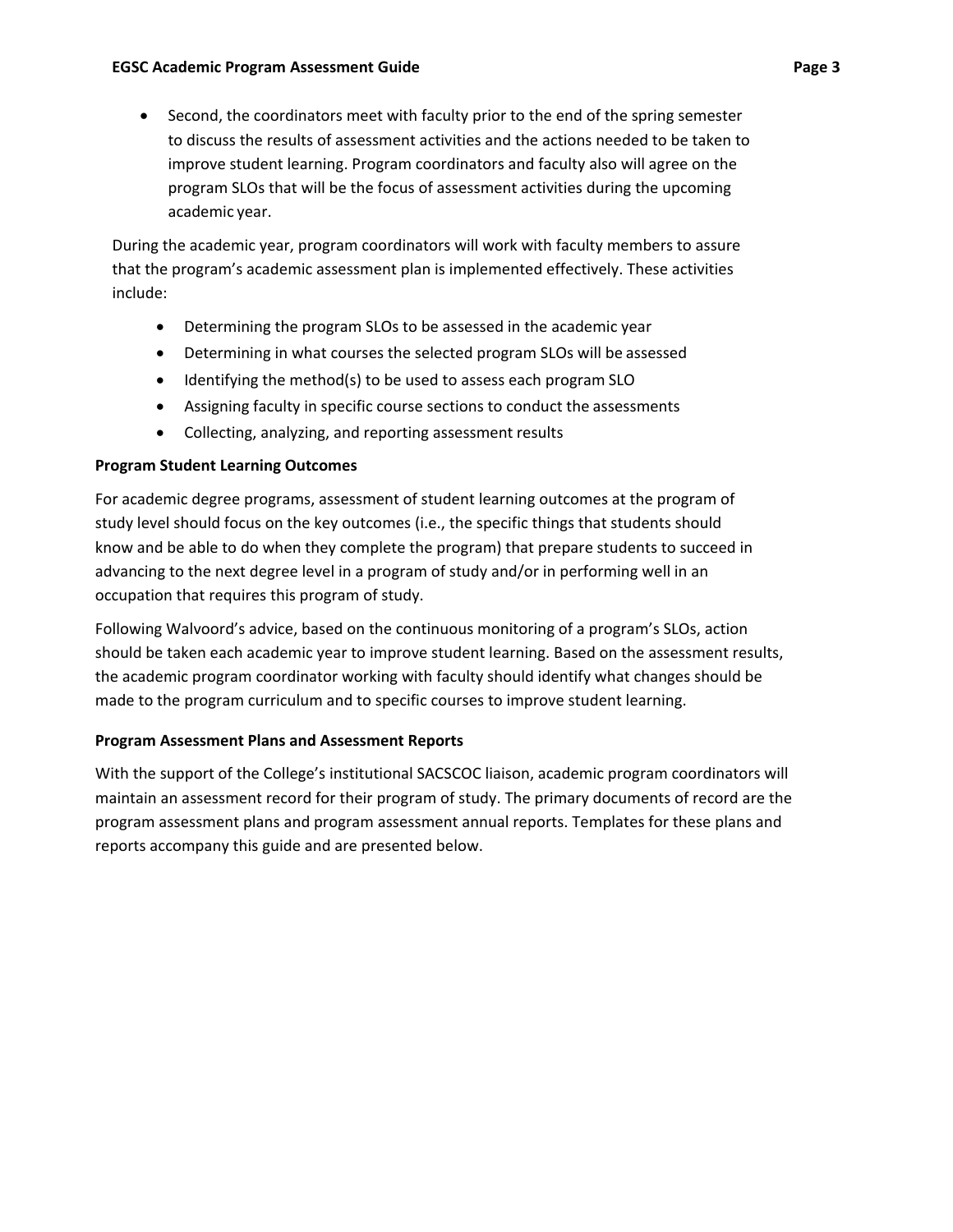**Academic Program:**

**Program Coordinator:** 

**EGSC School:**

**Date:** 

**Academic Program Assessment Data Maintenance and Collection Plan**

| <b>Program Learning Outcome (PLO)</b> | <b>Assessment Methods</b>       | <b>Detailed Descriptions of</b>   | <b>Compilation/Maintenance of</b>   |
|---------------------------------------|---------------------------------|-----------------------------------|-------------------------------------|
| (List each learning outcome in your   | (List the specific assessment   | <b>Assessment Methods</b>         | <b>Assessment Results</b>           |
| plan)                                 | methods to be used to determine | (Define each assessment method so | (Assessment results need to be      |
|                                       | whether each outcome has been   | there is no ambiguity about the   | compiled consistently from year to  |
|                                       | attained)                       | meaning of your measure.)         | year. Establish responsibility for  |
|                                       |                                 |                                   | compiling and maintaining results.) |
|                                       |                                 |                                   |                                     |
|                                       |                                 |                                   |                                     |
|                                       |                                 |                                   |                                     |
|                                       |                                 |                                   |                                     |

### **Plan for Annual Analysis of Academic Program Assessment Results**

| <b>Program Learning Outcome (PLO)</b><br>(List each learning outcome in<br>your plan) | <b>Assessment Methods</b><br>(List the specific assessment<br>methods to be used to determine<br>whether each outcome has been<br>attained) | <b>Person Responsible for Analysis</b><br>(List by title, not name, the individual<br>responsible to analyze assessment data<br>of that learning outcome and present<br>recommendations for change if<br>needed.) | Process to be used to Make<br><b>Decisions about Changes Needed</b><br>(Describe briefly the process your<br>program will use to determine the<br>specific changes to be made.) |
|---------------------------------------------------------------------------------------|---------------------------------------------------------------------------------------------------------------------------------------------|-------------------------------------------------------------------------------------------------------------------------------------------------------------------------------------------------------------------|---------------------------------------------------------------------------------------------------------------------------------------------------------------------------------|
|                                                                                       |                                                                                                                                             |                                                                                                                                                                                                                   |                                                                                                                                                                                 |
|                                                                                       |                                                                                                                                             |                                                                                                                                                                                                                   |                                                                                                                                                                                 |
|                                                                                       |                                                                                                                                             |                                                                                                                                                                                                                   |                                                                                                                                                                                 |